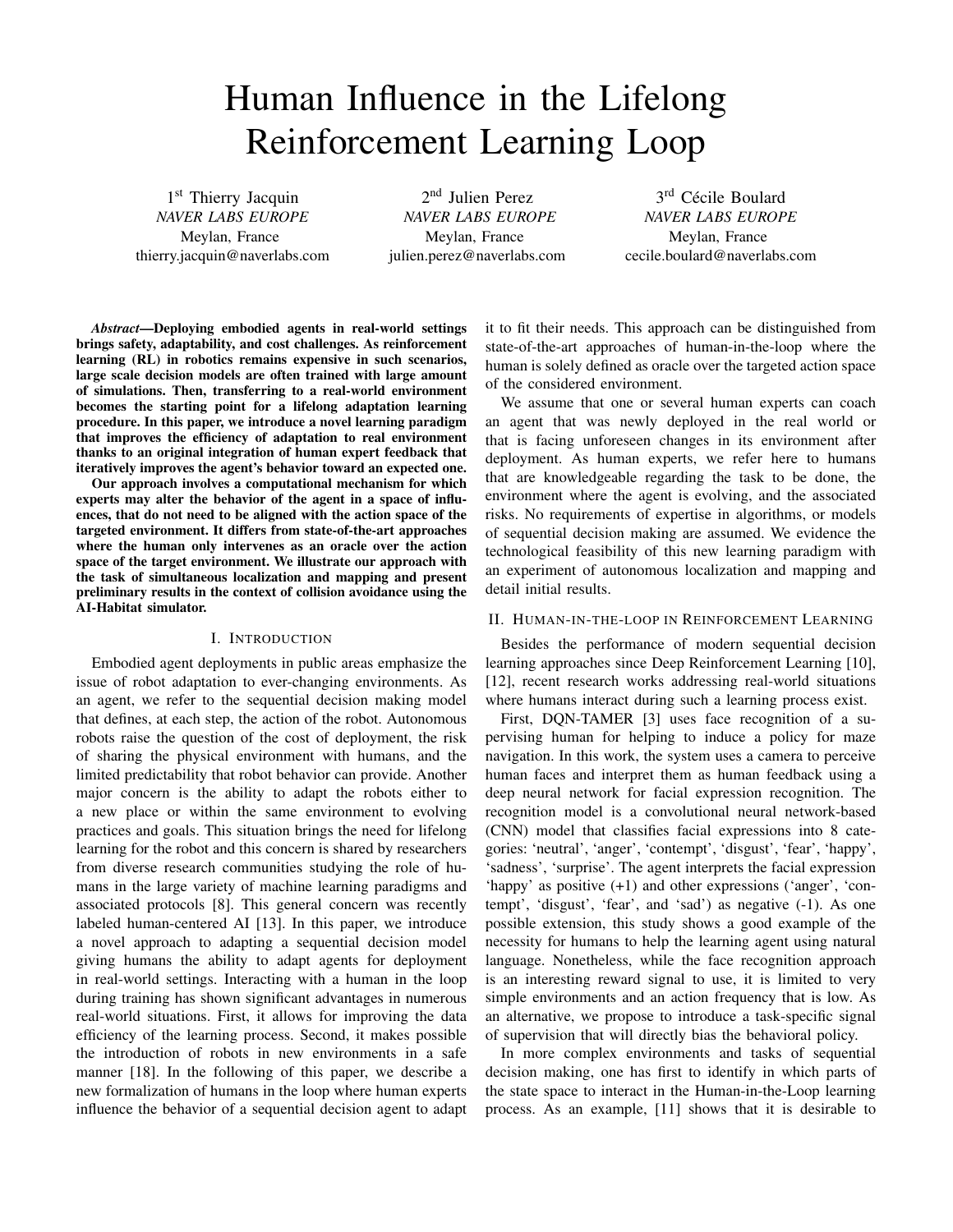

Fig. 1. From left to right: classic imitation learning scheme, evaluative feedback and our proposed coaching approach involving human-in-the-loop sequential learning. The black head is the human expert, also known as coach,  $E$  is the environment, and  $A$  denotes the agent,  $a_t$  is the action chosen at time  $t$  by the agent and  $a_t^*$  the action expected by the human expert,  $s_t$  is the state observed at time t.  $H_t$  is an additional reward to maximize provided by the expert regarding agent decisions. In our approach, I is the influence module that transforms the *influence signal* produced by the coach and the agent action into the *influenced action*,  $a_t^I$ .

directly interact with the learning agent during its execution if the situation requires it. In our work, we get inspired by this approach, we propose to improve it by letting the human experts decide where and how in the agent environment state space they want to position their advice to create the most impact.

In the specific context of autonomous driving, this question has been addressed by the live supervision of a human driver [17]. It seems natural to supervise autonomous driving with a driver's live corrections as a reinforcement signal. In this context, the shared physical environment forms a convenient situation to align human preferences with the agent decision model. In our work, we improve this scheme when the task cannot be supervised in real-time by a driver, but by regular external observations of a task by experts and without such an action space alignment constraint through the proposed mechanism of influence. Agent-Agnostic Human-in-the-Loop Reinforcement Learning [1] provides an interesting overview of the various algorithmic possibilities offered by the two possible interventions in this learning procedure: altering the action or changing the reward. Action alteration aims at reducing the exploration/exploitation necessity of learning by leveraging human knowledge about the task at hand.

Finally, reward shaping [7] is another approach to learning efficiency improvement that is available at learning time. Action alteration, in contrast, is also available at exploitation time.

## III. INFLUENCE FOR HUMAN IN THE LOOP OF SEQUENTIAL DECISION

Figure 1 describes our proposed method using the notation introduced in [18] and details how we differentiate from it. In comparison to the state-of-the-art methods which mainly consist in either directly fine-tuning the actions of the agent or altering its reward function from feedback provided by the human trainer, our method introduces a conversion step that receives as input both the current action chosen by the agent and an environment-specific influence signal provided by the trainer and produces as output an *influenced* action to execute in the environment.

Given a trained sequential decision policy, our approach is decomposed into two steps. First, the outputs of the policy are altered with constraints, called influence, specified by the human experts and conditioned by the current action and observed state of the environment. In this first adaptation step, where the agent's policy remains unchanged, the model's performance can be degraded. The second step integrates the established influence into the actual model using a straightforward scheme of reward shaping.

In the context of autonomous navigation, an influence can be defined as a direction with an associated magnitude. This magnitude of an influence can skew or smooth the action distribution computed by the influenced agent. Assuming a discrete action space, influences can be applied to the action distribution outputted by the considered policy with an application-specific transformation. As an example, we can alter such policy-selected action distribution by computing the dot-product between it and an action distribution estimated by the influence signal and the associated transformation. Finally, one can select the decision to transmit to the environment by maximizing such *influenced* action distribution. After introducing preliminary notations, we detail a two-step process defining and leveraging this influence signal.

#### *A. Preliminaries*

We operate under the assumption that the considered system is described by a Markov Decision Process (MDP) [16]. An MDP consists of the tuple  $(S, A, \mathcal{P}, r, \gamma)$  composed of states  $s \in S$ , actions  $a \in A$ , unknown transition dynamics  $p(s_{t+1}|s_t, a_t) \sim \mathcal{P}$ , a reward function  $r \in \mathbb{R}$ , and a discount factor  $\gamma \in [0, 1]$ . At each timestep t, an agent observes the current state  $s_t$ , selects an action  $a_t$  from a policy  $a_t \sim \pi(\cdot|s_t)$ , and then observes the reward  $r_t$  and the next state  $s_{t+1}$ . Solving an MDP consists of finding an optimal policy  $\pi^*$ which maximizes the long-term accumulation of rewards.

## *B. Influence for action alteration*

First, the agent's policy is altered using a task-specific *behavioral function*  $\mathbf{B}(\psi, a_t, s_t) \in \mathcal{A}$  which transforms a taskspecific influence signal  $\psi$  provided by a coach, the current state  $s_t$  and currently chosen action  $a_t$  into an influenced action, altering the current action. This first step can be tightly associated with the family of approaches of policy shielding [2]. The influence signal  $\psi$  and the associated transformation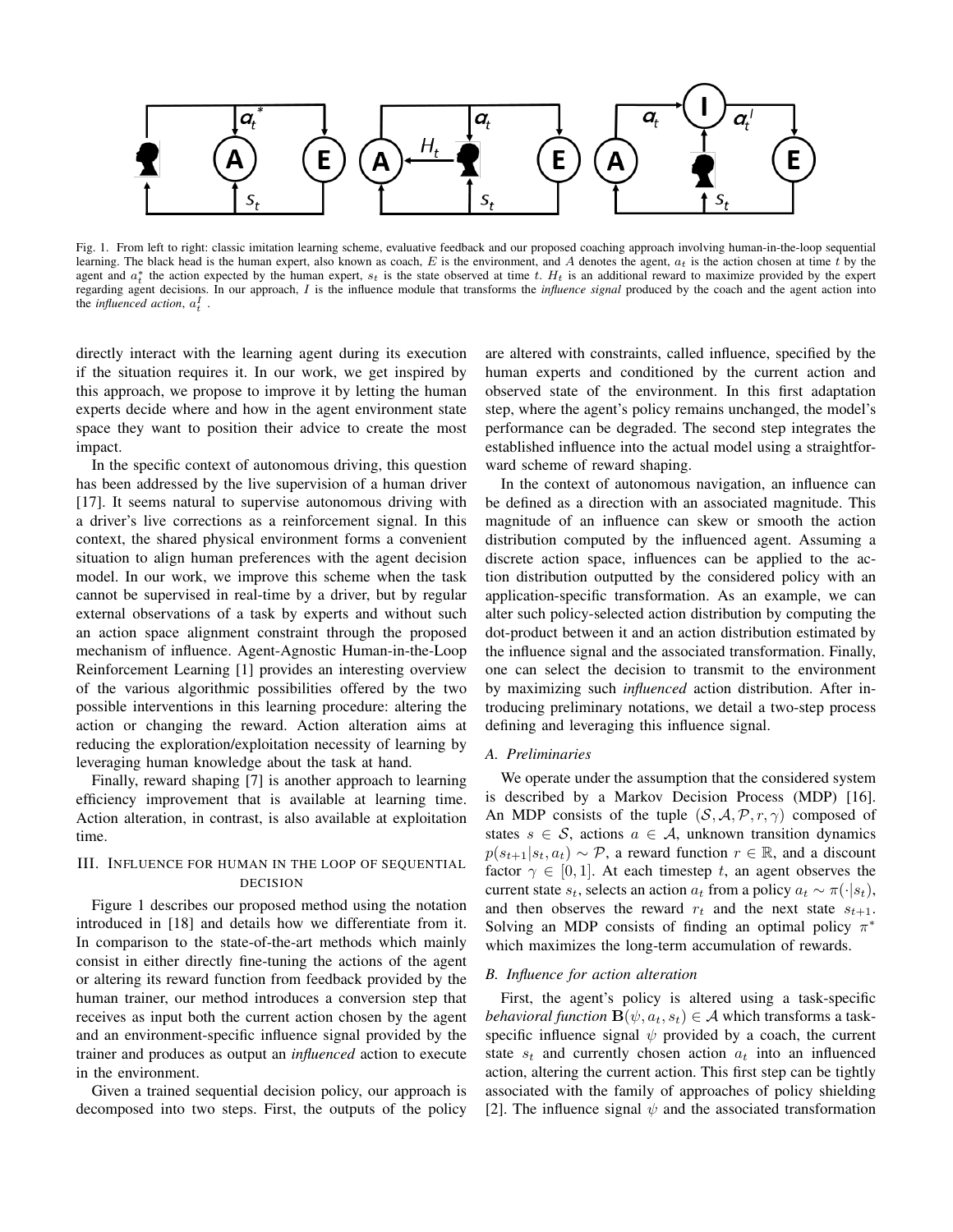

Fig. 2. Original mapping and navigation (Left 88 ops) under right-side influence (Middle 24 ops). Right: Resulting influenced policy. The trajectory of the SLAM agent is indicated and the color indicates the orientation of the agent while traveling. Red is south, Black is north, Pale green is east, and purple is west oriented.

function  $\mathbf{B}$ (.) are task and environment dependent and known by the coach. Various forms of influence signals can be mentioned such as natural language, direct action space, etc. In addition, an influence signal can be conditioned by the current state of the environment or a currently chosen action so the behavioral function takes these information as inputs, too. This alteration of actions is meant for validating, by the coach, the behavior of the influenced policy with respect to the task and the environment at hand before adapting it using a fine-tuning procedure.

### *C. Learning from influence*

In this second step of our approach, the influences defined by the coaches are used to fine-tune the influenced policy. While behavior-cloning [16] could have been considered to fit the policy into the influenced policy defined during the former action alteration step, compound error commonly associated to this approach makes it impractical [6]. Instead, we define a reward-shaping function to reinforce as follows:

$$
\mathbf{R}(a_t, s_t, r_t, \psi) = r_t - \lambda \phi(a_t, \mathbf{B}(\psi, a_t, s_t)) \in \mathbb{R}
$$
 (1)

with  $\phi$ , a reward granted for having chosen an action under the preference distribution computed for the state  $s_t$ under the influence and  $\lambda \in \mathbb{R}$  is a hyper-parameter. We propose to define such influenced action compliance function as following:

$$
\phi(a_t, \mathbf{B}(\psi, a_t, s_t)) = ||a_t - \mathbf{B}(\psi, a_t, s_t)||_2^2, \quad (2)
$$

using the  $L^2$  norm of the difference between the action derived from the influence signal  $\mathbf{B}$ (.) and the action chosen by the policy  $a_t$ . Reward shaping is well-suited in this context as the agent is encouraged to align with the influence's action without strictly copying it. In this way, the policy can ensure a trade-off between influence compliance and task-specific reward maximization.

This second step allows to decouple the two parts of the approach. First, the interactive adaptation of the policy executed in a given environment, performed during the first step of the approach. Second, a learning procedure as finetuning of the current policy once the influenced policy is validated by the coach. Indeed, once the shielded policy is safe and confirmed to adapt to the new context, it can learn the task using state-of-the-art approaches of reward-shaping, defined using the constraints given by the human observer during the first step of the proposed adaptation approach.

## IV. EXPERIMENTS

We illustrate our approach using a simple scenario of autonomous mapping in an indoor environment.

Context and settings: The environment is set as follows, a fleet of robots autonomously navigate in a set of scenes. One of them maps the target area by creating an occupancy grid using SLAM, the others move freely with in the scenes, e.g., executing delivery tasks. It might happen that the mapping robot falsely classifies the delivery robots as static objects and, as a consequence, creates a degraded occupancy grid. This usually happens after a collision with the mapping robot. Thus, the goal of this experiment is to create an influence that helps the mapping robot to better execute its task. On the one hand, we want to minimise the number of collisions, and on the other hand, we want to maximise the size of the successfully mapped areas of the scenes. As simulation framework we use Habitat AI, the target scenes (40) come from the Gibson dataset [14], and we use [5] for SLAM. A collision is detected if the mapping robot gets closer than 0.5m to another robot while driving in opposite directions. More precisely, we assume a deep neural network pre-trained for Simultaneous Localization and Mapping sharing the space with moving obstacles like a fleet of delivery robots to update them with map modifications and also humans. In this experiment, we use the pre-trained neural SLAM model and associated hyper-parameters introduced in [5]. Our study focuses on this navigation behavior part of the problem of the neural SLAM agent. We evaluate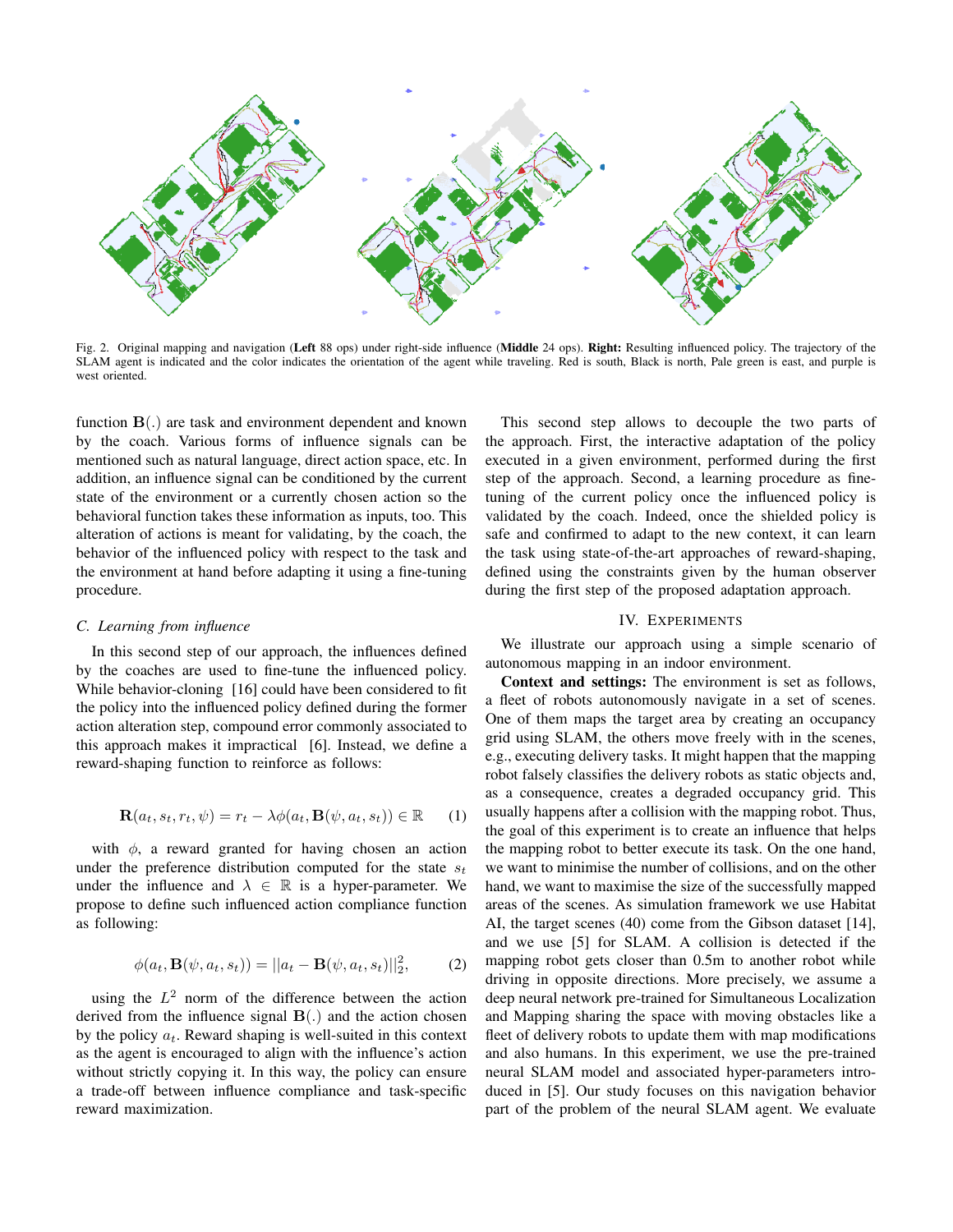the capability of our approach to influence the robot to adopt a right-side walk influence within the AI-habitat validation dataset while maintaining a functional mapping behavior.

Influences for right-hand side navigation: We define an influence function for adapting the SLAM robot's navigation policy. More precisely, we influence the trained *Global Planner* of the proposed neural architecture that sets the next waypoint in  $\mathbb{R}^2$  to reach in the neural navigation stack. We invite the reader to refer to [5] for a complete description of the navigation stack this experiment is based on. In this experiment, we define an influence as a circular displacement of a clock-wise 15-degree angle of the current position of the next waypoint with respect to the robot's current position. As the purpose of this experiment is to prevent collisions, the influence needs to be defined in the reference frame of the robot. So this influence scheme depends on the current global planner action, i.e. the position of the next goal to reach, and the state of the robot, i.e. its current position. The aim of this simple influence is to encourage the navigation policy of the mapper to remain right-sided to prevent collisions with each other. As a performance measure, the collisions are detected using the AI-habitat simulations based on the SLAM robot position and a threshold distance of 0.5 meter. For the sake of simplicity of the simulation, the experiments are performed using only the SLAM agent and collisions are defined as intersections of consecutive positions in the robot trajectory with opposite direction.

Evaluation on step-1, Task compliance: During this first step of the method, the coach influences then validates the navigation behavior of the agents from collisions by defining the influence signal described beforehand. Here, the coach observes the agent behavior and evaluates its appropriateness to the environment. In this illustrative context, the coach monitors the collision rate of the mapper and defines the influence signal that modifies the agent behavior interactively. Figure 2 illustrates the SLAM robot trajectories. While the *safe* mapper maps less completely, it navigates more on the right of the corridors, lowering the risk of frontal collisions. In the resulting mapping, the grey zones on the top left correspond to areas which have not been mapped by the SLAM agent under influence. This lack of mapping is due to the influenced action that prevent the pre-trained SLAM policy to operate as done during its initial training. Figure 3 details the collisions observed for the original, influenced, and finetuned policies defined below. Regarding collision avoidance, the influenced policy already reduce the undesirable behaviors of collision. After this first step of influence definition and expected behavior validation, we need to fine-tune the mapper in order to maintain its collision avoidance behavior while improving its mapping performance that has been naturally degraded.

Evaluation on step-2, Reinforcement over influence: In this second step, we set  $\lambda = 1.0$  of Equation 1. The reward shaping function defined in Equation 2 is the Euclidian distance between the waypoint computed by the pre-trained global planner of the SLAM agent and the influenced one.



Fig. 3. Collision rates over 40 indoor environments for the task of mapping using the original policy, the secured policy that corresponds to step-1 and finally the reinforced policy produced during step-2 of our approach, the lower the better.

We use the Proximal Policy Optimization algorithm [15] to reinforce the original global planner policy. As illustrated in Figure 3, the navigation model acquires a safer behavior, limiting the registered number of collisions during navigation in all environments. After this reward-shaped reinforcement step based on both the output of the influenced policy defined in step-1 and the original mapping reward of the task, we validate that the mapping correctness, expressed in the surface of correctly estimated space of the map, remains convergent for an equivalent amount of navigation steps with respect to the original policy while limiting the amount of collisions detected by the simulator.

#### V. CONCLUSION AND FUTURE WORK

In this paper, we present a learning paradigm that introduces a novel interaction signal defined as influence, provided by human experts, as a feasible proposition to answer several challenges regarding continuous improvement of policies to changing environments. Our proposition aims at evolving the human interaction from a *targeted task*, that is known to be optimized, to a preferred behavior, that does not need to be fully anticipated by the human experts. Compared to state-ofthe-art approaches, our protocol makes human-in-the-loop to shift from being an omniscient oracle to an actor involved in an iterative process of policy improvement. This shift brings two advantages. First, it creates the context for human experts and embodied agents to jointly fine-tune an appropriate behavior. Second, it provides a solution where human experts do not need prior knowledge about algorithms or models of sequential decision making to improve how this technology can support them.

This *blurring the line between developers and end-users* is identified as a critical point to foster wide adoption of AI-based technology [4]. This initial framework presented